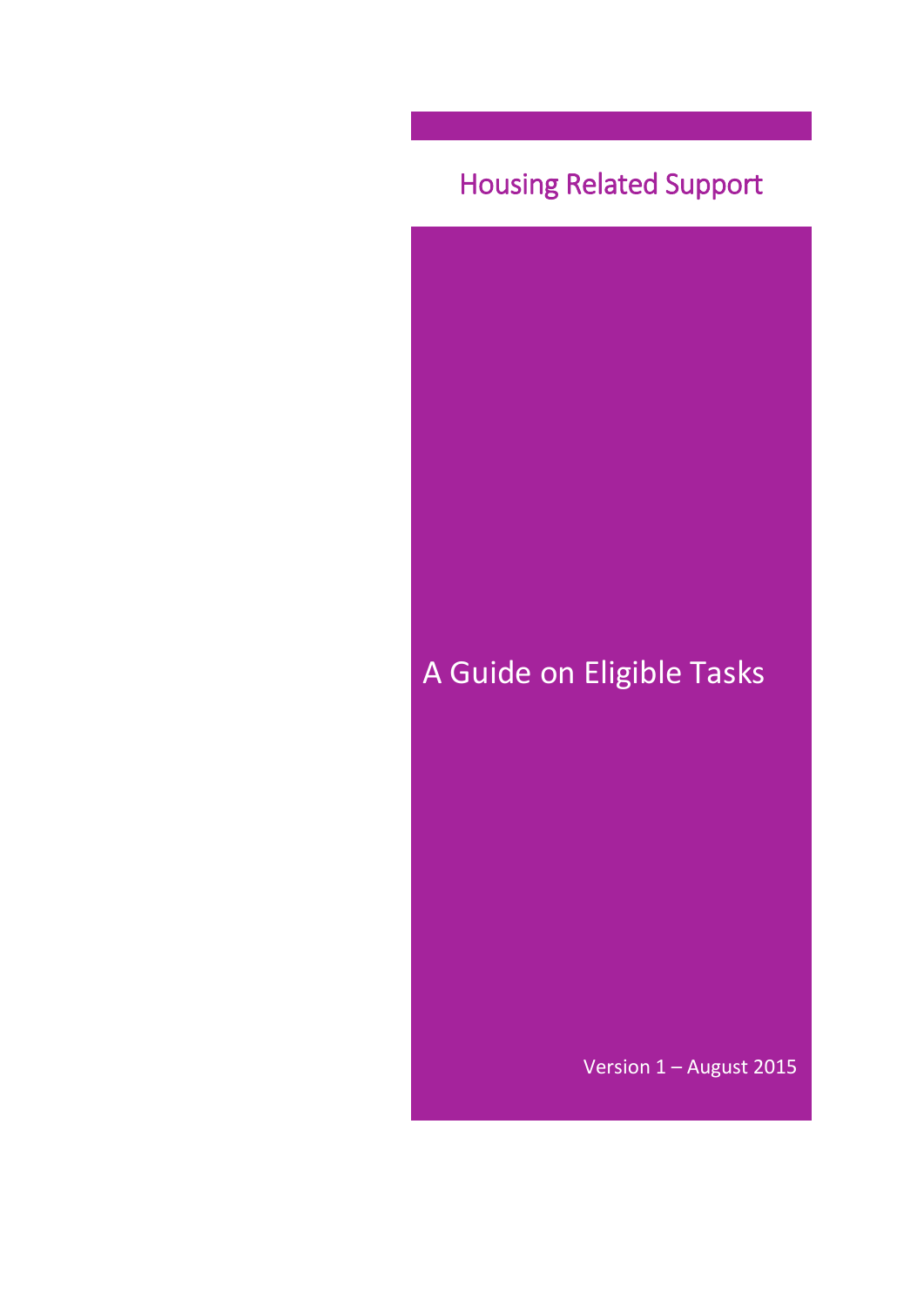The following guide has been prepared to support all those who work in Supporting People Projects to ensure that activity they are doing with service users is eligible and "doing with" rather than "doing for".

# **1. Promoting Personal and Community Safety**

## **People are Feeling Safe**

- Home fire safety/home security check
- Security improvements
- Routines (to improve safety)
- Accessing local safety groups
- Relocation
- Community alarms/warden services
- Emergency services

# **2. Promoting Personal and Community Safety**

## **Contribution to Safety and Well Being**

- Engagement with probation services
- Legal advice/representation
- Reduction of anti-social behaviour/compliance of ASBO
- $\bullet$  Schools accessing
- Support legal issues with children /child protection / child in need
- Domestic abuse concerns and accessing support
- Alcohol/ drug issues
- Engagement with substance misuse services
- Self-harm issues and access of support

## **3. Independence and Control**

## **Managing Accommodation**

- Local authority homelessness and prevention services
- Homelessness application process /info
- Application for housing and housing benefits
- Identifying appropriate accommodation/viewing
- Clear about tenancy/occupation agreements/Tenancy obligations
- Utilities / managing bills/budgeting
- Skills development in maintaining their home
- Identifying and reporting maintenance issues
- External property maintenance (bins)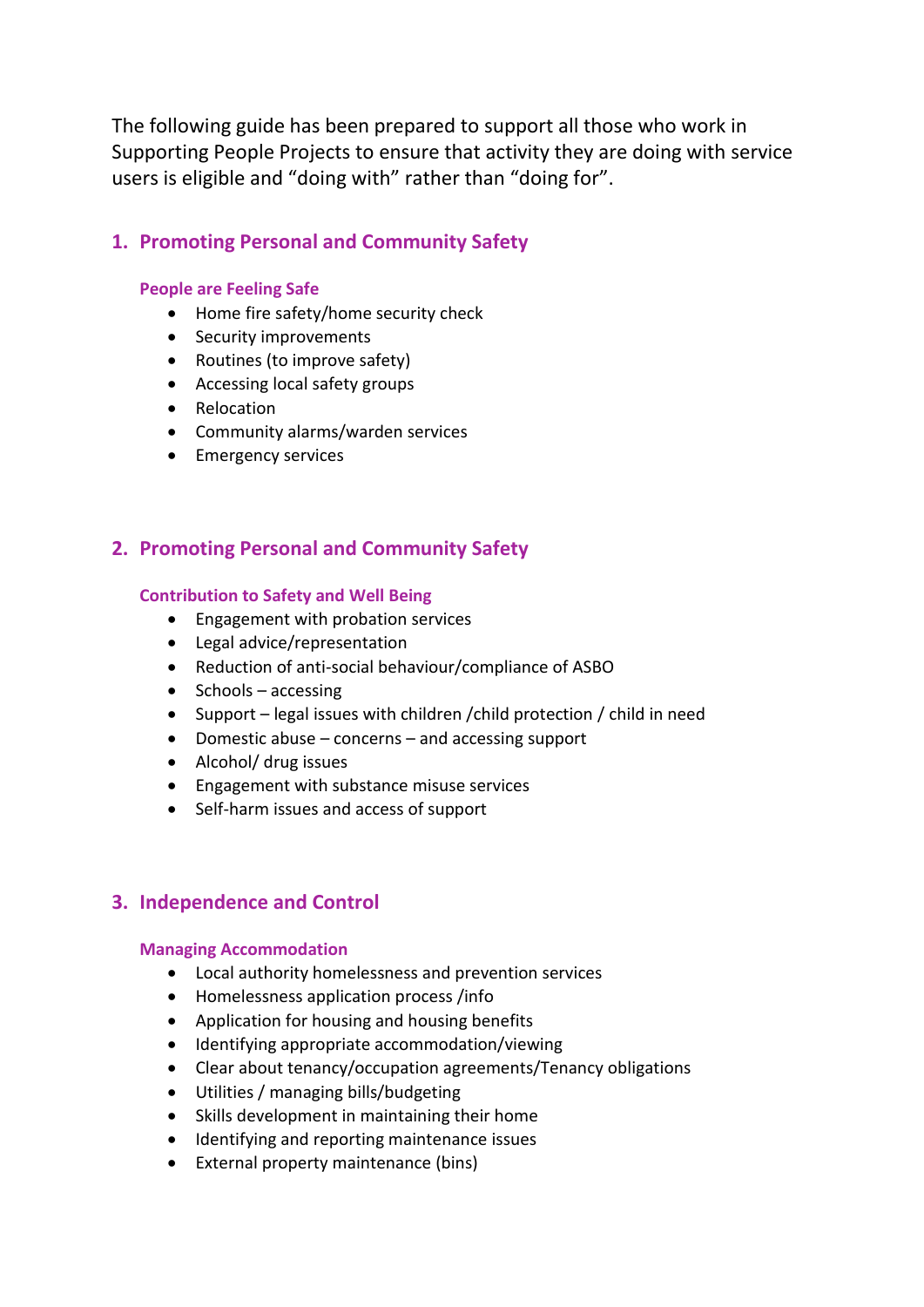#### **Managing Relationships**

- Establishing contact /building relationships with others
- Confidence building in interaction/seeking advice/communication
- Awareness of behaviour /accessing services
- Access to mediation/advocacy Addressing areas of dispute/conflict
- Neighbour relationships/disputes
- Dealing with officials/authority Correspondence/administration

## **Part of the Community**

- Personal aspirations areas of interest
- Hobbies/interests /improved life skills
- Social situations
- Self confidence in social settings/support networks
- Accessing the community
- Mobility/transport

## **4. Economic Progress and Financial Control**

#### **Managing Money**

- Benefits and entitlements
- Benefits and debt advice
- Utilities/regular payments direct debits
- Communication with creditors and Agreed payment plans
- Personal/household budget

## **Engaging in education and learning**

- Identifying skill experience and interests
- Learning options
- Financial costs and learning
- Confidence in ability to learn
- Mentoring/skills training to develop and improve literacy and numeracy
- Access to IT/IT skills

## **Employment/Voluntary Work**

- Skills, experience and interest
- Employment advice accessing specialist career
- Work experience/ volunteering/advice services
- $\bullet$  CV
- Available work and job applications